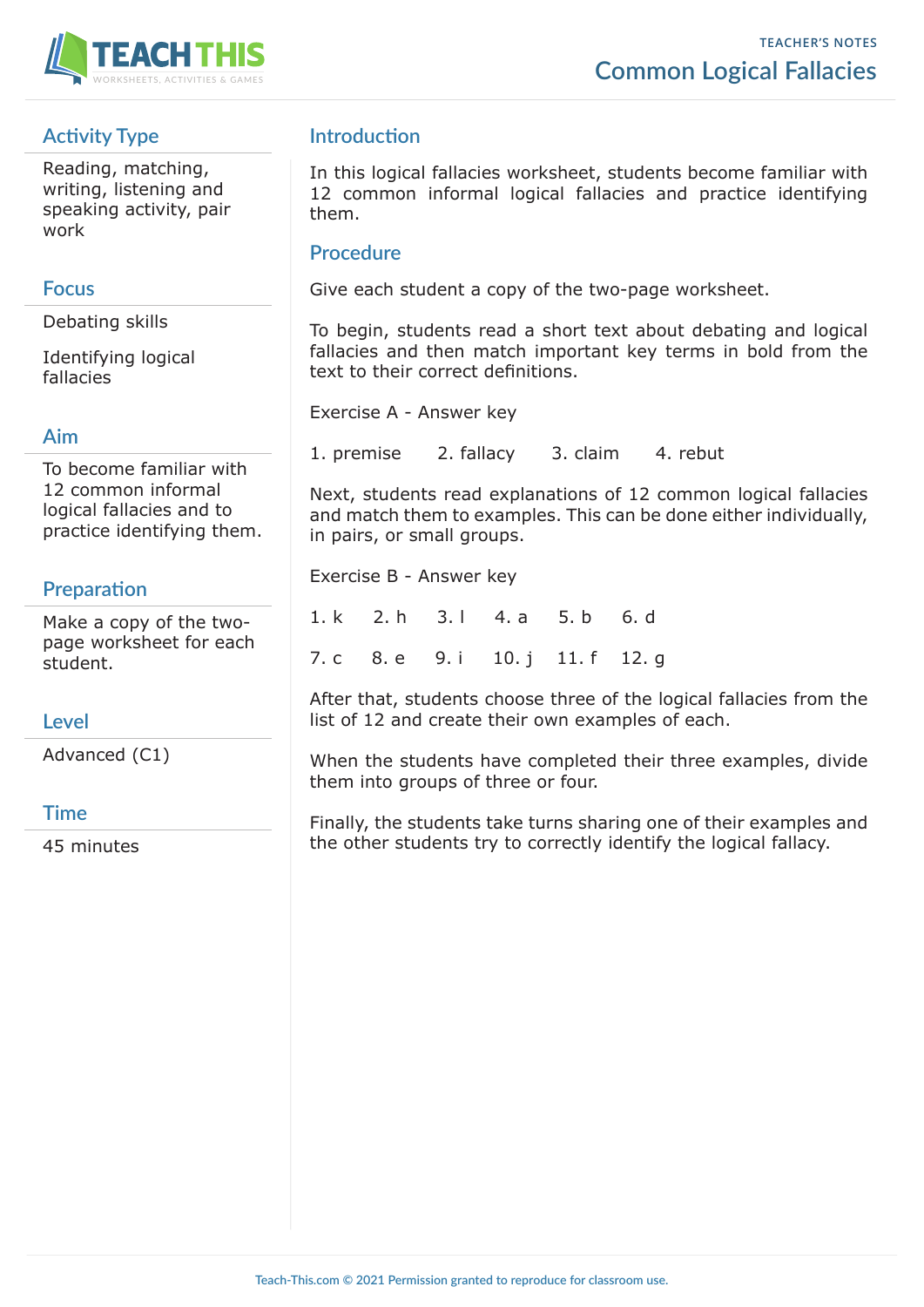

#### **A. Read the text about debating and logical fallacies and then match the words in bold from the text to their correct definitions.**

Successful debating requires an awareness of some of the most common logical fallacies. This helps you avoid them and not weaken any argument or **claim** that you make. Equally, you need to be able to detect and **rebut** these same fallacies to weaken your opponent's argument.

A logical fallacy is an error in reasoning that weakens your argument. There are two broad categories of logical fallacy - formal and informal. This worksheet deals with informal fallacies only. An informal logical **fallacy** is a flaw in the **premise** of an argument, which makes the argument appear unsound, even though it may still be valid. An informal fallacy can occur because the premise of an argument is false, or because it is unrelated to the issue.

- 1. .................. an idea or theory on which a statement or action is based.
- 2. .................. an idea that a lot of people think is true but is in fact false.
- 3. .................. a statement that something is true, although you have not proved it.
- 4. .................. to argue that a statement or claim is not true.

#### **B. Read the fallacies below and match them to their examples on the next page.**

- 1. Appeal to ignorance: Believing a claim is true because it can't be proven false or vice versa.
- 2. Ad hominem: Attacking the person making the argument, rather than directly addressing the issue.
- 3. Strawman fallacy: Distorting or overstating an opponent's argument to make it easier to attack.
- 4. Bandwagon fallacy: Claiming an argument is true because it has popular support.
- 5. False dilemma: Thinking there are only two possible conclusions when there may be alternatives not yet considered.
- 6. Begging the question: An argument that makes a claim by repeating the same thing in different words.
- 7. Appeal to tradition: Arguing that a traditional practice must be good, or better than its newer alternative.
- 8. Appeal to emotions: Trying to persuade somebody through emotions such as fear, anger, or ridicule rather than by making a rational case.
- 9. Appeal to authority: A belief that just because an authority, expert, or a person with influence and power believes something that it must be true.
- 10. Red herring: An attempt to redirect attention away from a relevant issue by introducing another, irrelevant issue.
- 11. Slippery slope: A claim that one event leads to another event and so on until we come to an awful or disastrous conclusion.
- 12. False correlation: Making a claim that just because two events happen at the same time, that one must have caused the other.